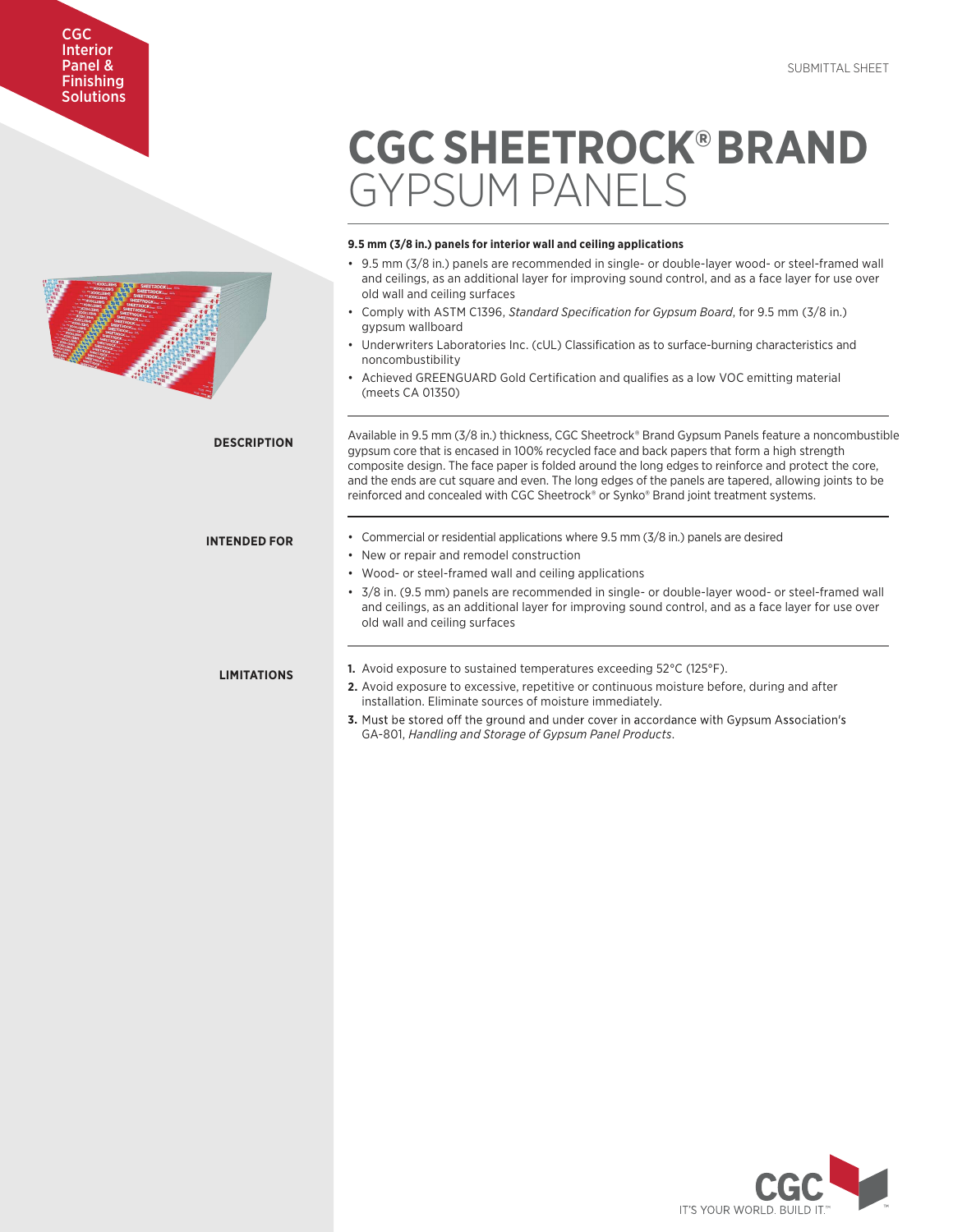# **INTERIOR INSTALLATION, FINISHING AND DECORATING**

INSTALL ATION

For maximum framing spacing in non-fire-resistance-rated applications of gypsum panel products, refer to Gypsum Association's GA-216, *Specifications for the Application and Finishing of Gypsum Panel Products* or ASTM C840, *Standard Specification for Application and Finishing of Gypsum Board*. For installation recommendations for curved surfaces, refer to Gypsum Association's GA-226, *Application of Gypsum Board to Form Curved Surface.* 

#### **Maximum Framing Spacing for Single-Layer Application**

| Location | <b>Gypsum Panel Thickness</b>     | <b>Gypsum Panel Orientation to Framing</b> | <b>Maximum Framing Spacing OC</b> |
|----------|-----------------------------------|--------------------------------------------|-----------------------------------|
| Ceilings | $3/8$ in. (9.5 mm) <sup>1,2</sup> | Parallel                                   | Not recommended                   |
|          |                                   | Perpendicular                              | 406 mm (16 in.)                   |
| Walls    | 3/8 in. (9.5 mm)                  | Parallel                                   | 406 mm (16 in.)                   |
|          |                                   | Perpendicular                              | 406 mm (16 in.)                   |

#### **Maximum Framing Spacing for Multi-Layer Application Without Adhesive Between Layers**

| <b>Location</b> | <b>Gypsum Panel Thickness</b>     | <b>Gypsum Panel Orientation to Framing</b> | <b>Maximum Framing Spacing OC</b> |
|-----------------|-----------------------------------|--------------------------------------------|-----------------------------------|
| Ceilings        | $3/8$ in. (9.5 mm) <sup>1,3</sup> | Parallel                                   | Not recommended                   |
|                 |                                   | Perpendicular                              | 406 mm (16 in.)                   |
| Walls           | 3/8 in. (9.5 mm)                  | Parallel                                   | 406 mm (16 in.)                   |
|                 |                                   | Perpendicular                              | 406 mm (16 in.)                   |

#### **Notes:**

1. On ceilings to receive water-based texture material, panel thickness shall be increased from 9.5 mm (3/8 in.) to 12.7 mm (1/2 in.) for 406 mm (16 in.) OC framing spacing. See Appendix A.3 of Gypsum Association's GA-216, *Specifications for the Application*<br>*and Finishing of Gypsum Panel Products* for more information.

2. 9.5 mm (3/8 in.) gypsum wallboard shall not be applied to ceilings where the gypsum board supports thermal insulation.

3. For double-layer ceilings, adhesive must be used to laminate 9.5 mm (3/8 in.) gypsum wallboard.

FINISHING AND DECORATING

For high-quality finishing results, CGC recommends CGC Sheetrock® or Synko® Brand interior finishing products.

Painting products and systems should be used that comply with recommendations and requirements in Appendices of ASTM C840. For priming and decorating with paint, texture or wall covering, follow manufacturer's directions for materials used. Gypsum Association's GA-214, *Recommended Levels of Finish for Gypsum Board, Glass Mat and Fiber-Reinforced Gypsum Panels* should be referred to in order to determine the level of finishing needed to ensure a surface properly prepared to accept the final decoration.

All surfaces, including applied joint compound, must be thoroughly dry, dust-free and not glossy. Prime with CGC Sheetrock® Brand First Coat™ Primer, Synko® Brand Pre-Coat™ Drywall Surface Equalizer or with an undiluted, interior latex flat paint with high-solids content. Allow to dry before decorating.

To improve fastener concealment where gypsum panel walls and ceilings will be subjected to critical artificial or natural lighting, or will be decorated with a gloss paint (eggshell, semigloss or gloss), the gypsum panel should be skim coated with joint compound. This equalizes suction and texture differences between the drywall face paper and the finished joint compound before painting. As an alternative to skim coating, or when a Level 5 finish is required, use CGC Sheetrock® Brand Tuff-Hide™ Primer-Surfacer. See CGC Sheetrock® Brand Tuff-Hide™ Primer-Surfacer *Submittal Sheet* (JC0156) for limitations and application instructions.

For more information, refer to CGC literature, *Finishing & Decorating Gypsum Panels White Paper* (J2010).